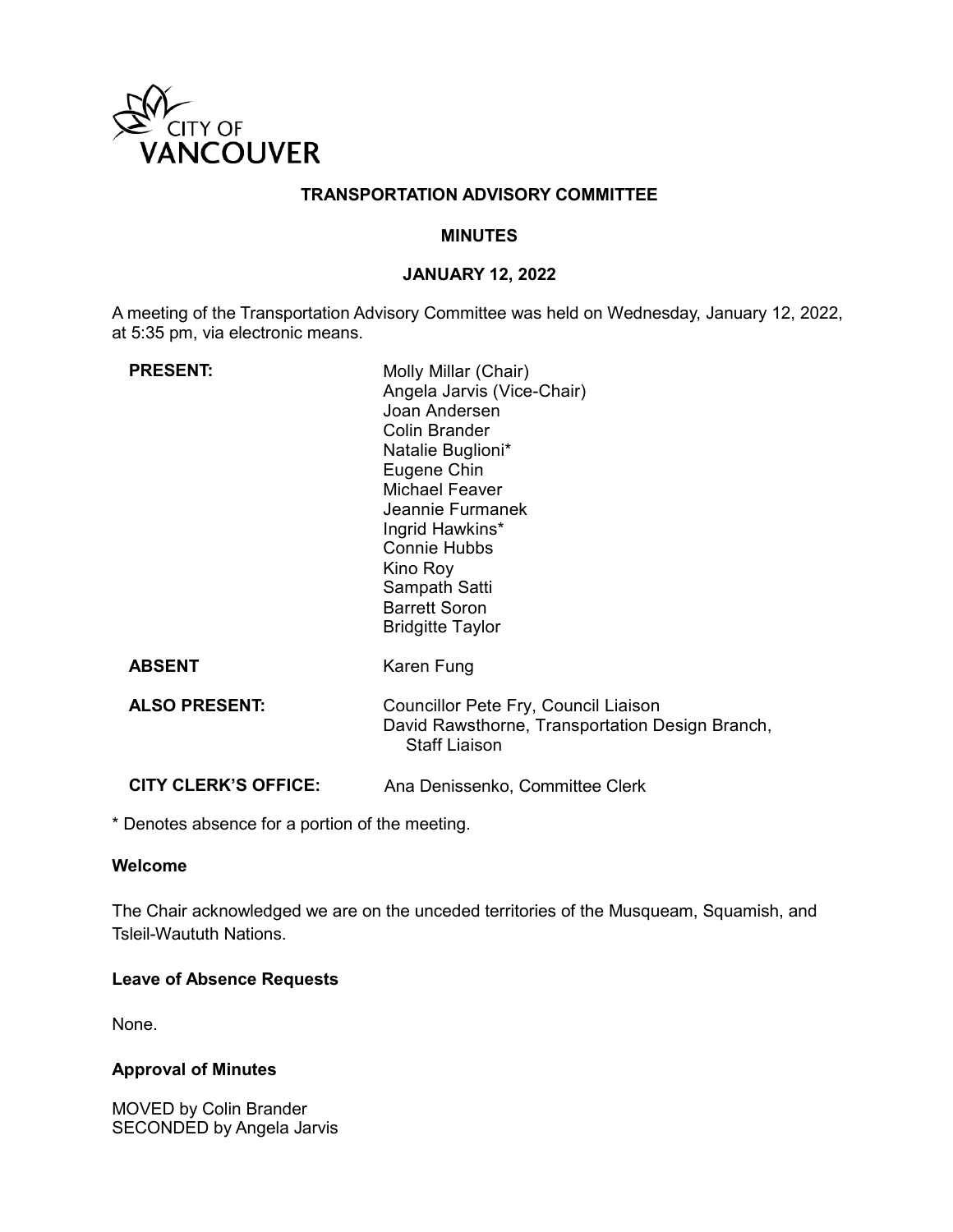THAT the Transportation Advisory Committee approve the Minutes from the meeting of November 10, 2021, as circulated.

CARRIED UNANIMOUSLY

(Natalie Buglioni and Ingrid Hawkins absent for the vote)

# **1. 2022 meeting schedule approval**

MOVED by Joan Andersen SECONDED by Gene Chin

> THAT the Transportation Advisory Committee approves the 2022 meeting schedule below.

# **Month Day Time Meeting Type Webex/Hybrid** January | 12 | 5:30 PM | Regular Meeting | TBD February | 16 | 5:30 PM | Working Session | Webex March  $\vert$  30 | 5:30 PM | Regular Meeting | TBD April 1990 20 5:30 PM | Working Session | Webex May  $\vert$  18 | 5:30 PM | Regular Meeting | TBD June 15 | 5:30 PM | Working Session | Webex July  $13 \mid 5:30 \text{ PM}$  Regular Meeting TBD September | 14 | 5:30 PM | Regular Meeting | TBD

CARRIED UNANIMOUSLY

Regular meetings will be clerked by the Committee Clerk for the public record.

# **2. Kitsilano Beach Greenway Project Presentation**

Staff: Kate McIntyre, Project Engineer, Vancouver Park Board Mandy Yu, Landscape Architect, Vancouver Park Board

Park Board staff gave a presentation on the Kitsilano Beach Greenway and responded to questions and comments.

# **3. Vancouver Plan Presentation**

Staff:

Andrew Pask, Urban Planner, City of Vancouver